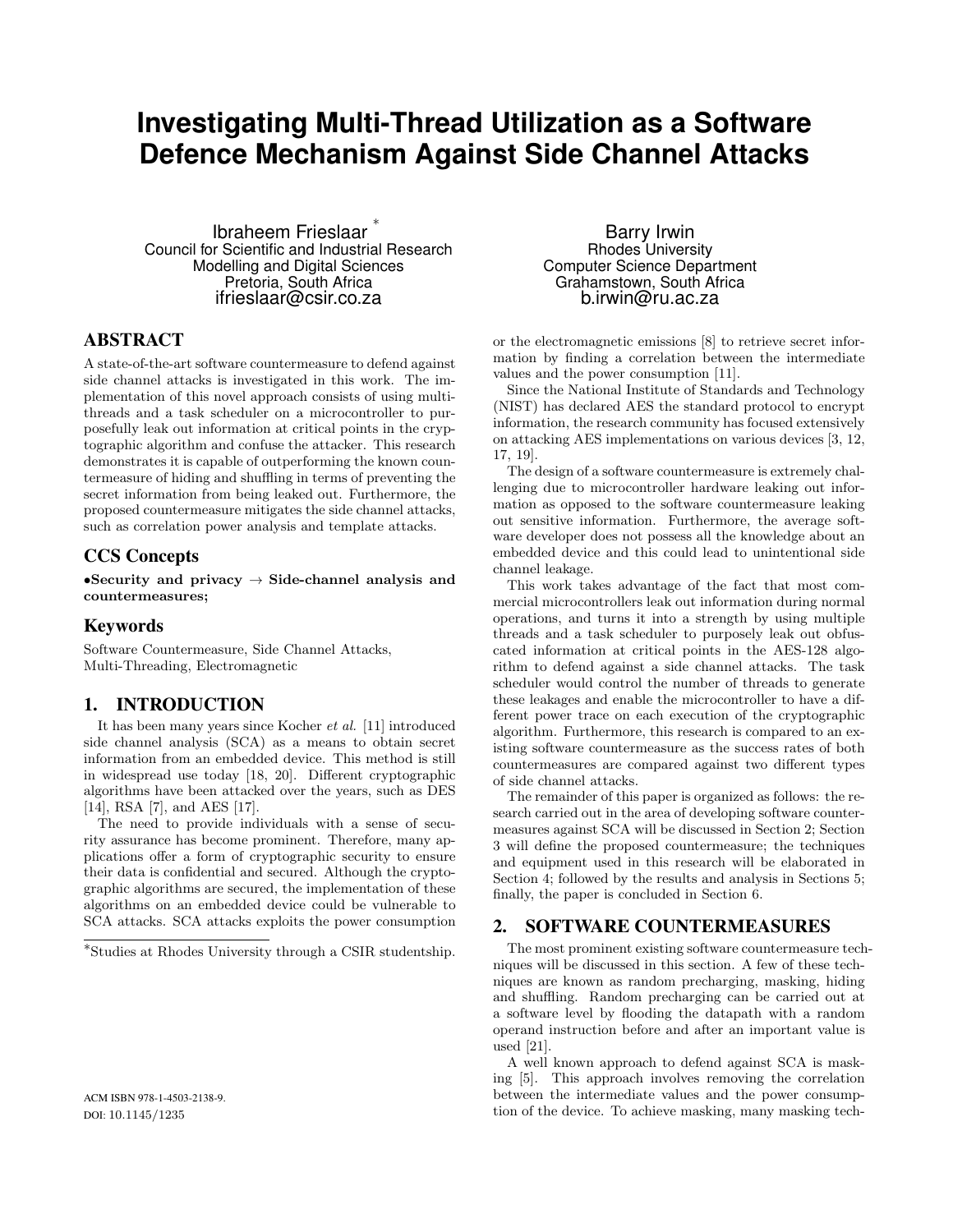niques are available such as: Boolean [5]; additive [9]; and multiplicative [10] masking. Boolean masking uses an XOR operation between the sensitive variables (*a*) and random numbers (*r*) to generate a variable mask  $a_m = a \oplus r$ . The original value is returned by applying the same XOR on that mask. The additive and multiplicative masks use the equations  $(a_m = a + r \mod n)$  and  $(a_m = a * r \mod n)$ , respectively, to mask the secret information.

The hiding countermeasure aims to reduce the correlation between the intermediate variables and its power consumption. This is achieved by adding dummy instructions at critical locations in the algorithm, making use of a variable clock frequency or having random delays in the algorithm. Furthermore, shuffling of the sensitive values can be used as a hiding countermeasure. These methods can be combined with each other to from a resistance to SCA attacks. The resistance is calculated by the number of possible occurrences the subkey can occur at, in a specific location in time on the power trace. An example of combining methods is the insertion of dummy instruction and shuffling of the AES subkeys. An example of combining methods are the insertion of dummy instruction and shuffling of the AES subkeys. This research will compare the implementation of the hiding and shuffling technique against the proposed countermeasure.

# 3. PROPOSED COUNTERMEASURE

The proposed countermeasure will be discussed in this section. It is intended to improve on the basic hiding and shuffling countermeasure by introducing multi-threads and a task scheduler as a new software countermeasure. Furthermore, this novel approach will aim to incorporate the basic countermeasure into its design.

This research implemented the AVR Thread Library [6] as the multi-thread framework. This library was chosen since it was designed to work with Atmel AVR family of microcontrollers. The library consists of having basic preemptive multitasking and implements a simple round-robin style task switcher. It was originally designed to work with the previous generation of Atmel microcontrollers. Therefore, it has been modified and recompiled to work for the Atmega328p MCU and current generation of Atmel AVR microcontrollers. It is noted that the implementation of multiple threads as a countermeasure has the capabilities of being used on other microcontrollers that has dedicated support for multi-thread operations.

The design of the system would allow the AES-128 algorithm to be executed on one thread. This will be known as the encryption thread. While the encryption thread is processing, many other threads would start to execute. These other threads are known as noise threads. These noise threads comprise of dummy mathematical instructions. Based on the related work these noise threads would be executed at the S-boxes. Furthermore, on each execution of the code, the noise threads would randomly change based on the dynamic power consumption produced by the task scheduler.

In order to determine the number of threads to be used per execution, the system would randomly select a number  $(x)$  between  $0 - 15$ . This *x* value would be used to generate noise threads at random subkeys *y*[*x*]. Each *y*[ ] array value had been randomised to ensure on each execution that the noise threads would occur at different locations. It is noted that a checking method is in place to prevent the *y*[ ] array values from being the same. Therefore, a dynamic power trace would be generated per execution.

Various types of noise threads are used to increase the resistance to an attack. A noise thread has the ability of executing a different set of mathematical instructions. An example of such a noise thread is the implementation of greatest common divisor (GCD). It is possible to place more than one noise thread at a subkey. Therefore, if multiple noise threads were placed at a subkey the system would be capable of hampering attackers that make use of low cost equipment.

Before the countermeasure was placed onto the MCU a value (*y*) was stored into the EEPROM. Once the countermeasure was in place, it would call this value from memory and use it to change the random seed value on each execution of the algorithm. Upon completion of the S-box procedure, *y* would be incremented, XOR'D and the value would get stored back into memory to be used for the next execution. This generates more confusion since *y* is XOR'D and gets passed through the same S-box as the AES-128 algorithm. The next procedure is to combine the shuffling technique into the new system

# 4. EXPERIMENT SETUP

This section has been divided into three subsections as follows. The equipment used in this research will be discussed in Subsection 4.1, Subsection 4.2 will explain side channel attacks and Subsection 4.3 will detail the experimental setup and the experiments carried out.

#### 4.1 Equipment

In order to capture data from a microcontroller the research makes use of the ChipWhisperer kit [16]. This kit is well suited to carry out SCA attacks. The kit consists of four main items which is a target device, measuring equipment, capturing software, and attack software. The ChipWhisperer uses a field-programmable gate array (FPGA). The FPGA is the ZTEX FPGA Module which uses a Spartan 6 LX25 FPGA [22]. Using the ChipWhisperer the attacker is able to use synchronous sampling. It has been shown that synchronising the clock at 96 MS/s would give the same results as using an asynchronous sampling rate of 2 GS/s [15]. Furthermore, using a synchronised clock provides a very repeatable power consumption as seen in Figure 1. The figure illustrates that all traces are very similar to each other, due to synchronously captured power traces.



Figure 1: 10 traces captured using a synchronised clock.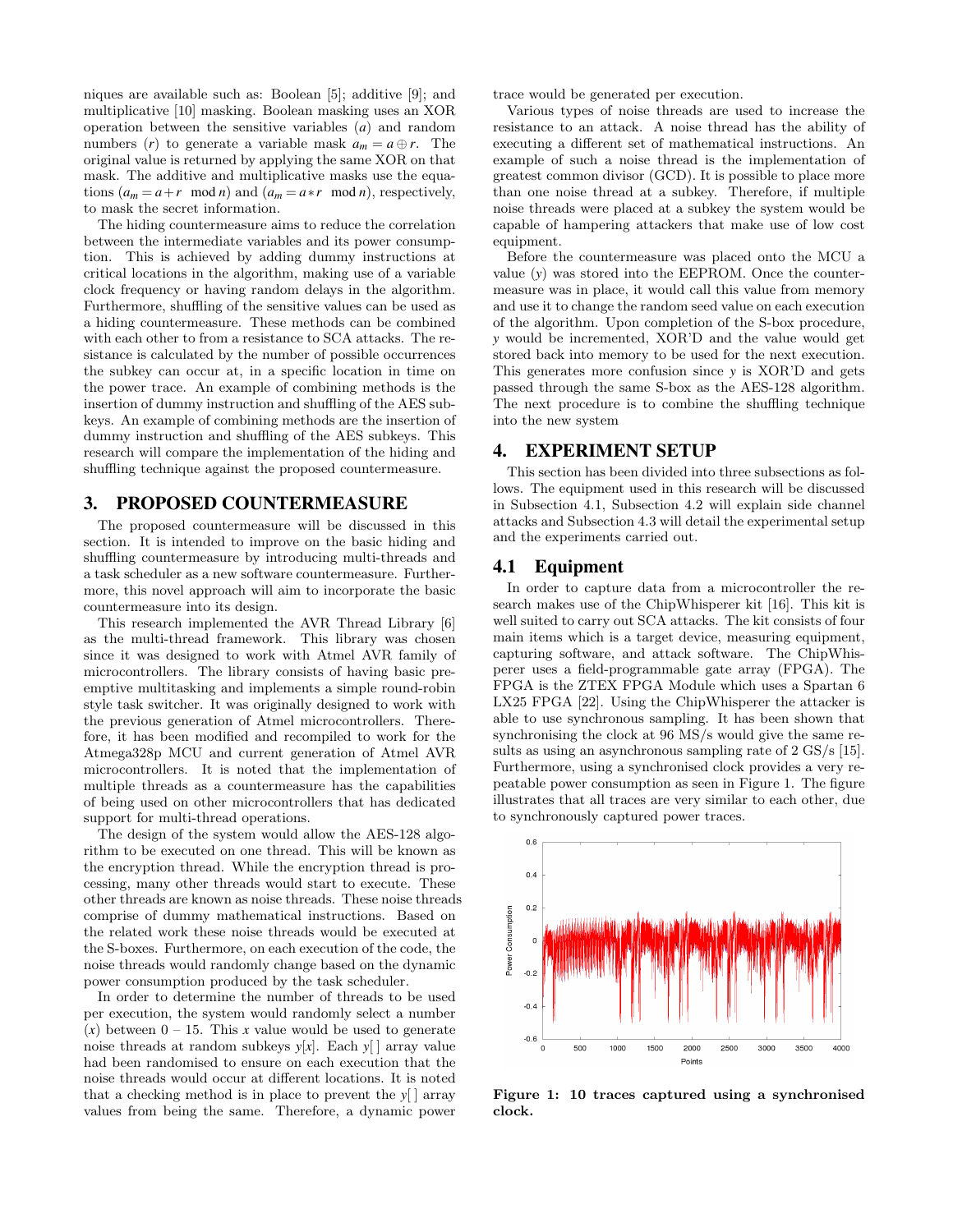The ChipWhisperer Lite had been used to capture data from the Atmel ATmega328p MCU. The MCU forms part the Atmel 8-bit microprocessors family. They offer various functionality such as on-chip Flash, SRAM and internal EEPROM memories [2]. It has been shown that Atmel's MCUs have been used in various scientific research and in industrial applications [13].

The capturing software allows for the preprocessing of the power traces. The software makes provision for sampling the device at four times its original clock speed, this improves the interpretation of the power consumption. The variables that remained consistent in the experiments are as follows: a low gain setting was used with the digital signal amplified by 34.5039 decibel (dB); the rising edge logic level is used to trigger the capture of power traces; and finally, the clock frequency was multiplied to rise from 7.375 MHz to a frequency of 29.5 MHz. These set variables assisted in increasing the power output. Furthermore, all measurements were captured synchronously.

Figure 2 depicts a comparison between preprocessing and trace processing of traces. From the figure it is seen that the bottom power trace is more defined than that of the power trace above with no processing. Additionally, Figure 3 illustrates a comparison between capturing at 7.38 MHz and 29.5 MHz. It is observed that at 29.5 MHz the power consumption is more stable than at 7.38 MHz. This is further evident when observing from points 3000 onwards.



Figure 2: Comparison between capturing with no processing and with processing.

# 4.2 Attack Procedure

This research makes use of the coreelation power analysis (CPA) and template attack to retrieve the secret keys of the cryptographic implementation of AES-128 on a microcontroller. It has been well documented that the Differential Power Analysis (DPA) is outperformed by the CPA [3]. The DPA technique requires thousands of power traces to retrieve the secret key whereas the CPA approach only requires a few traces. In this research it was shown that only 1550 traces were needed to retrieve the correct secret key using the CPA method. Therefore, in terms of speed the CPA approach is much faster and more accurate since it looks at the correlation between all the key guesses.

Template attacks are probabilistic side channel attacks. It makes use of a Gaussian noise model and the maximum likelihood principle to reveal the secret information from the



Figure 3: Comparison between capturing at 7.38 MHz and 29.5 MHz.

leakages [1]. This attack is used since it is able to obtain secret information from countermeasures whose security is dependent on the assumption that an attacker is unable to obtain more than one or a limited amount of samples [4].

## 4.3 Experiments

This subsection elaborates on the experimental setup used in this research. The setup procedure to recover the secret key of the cryptographic algorithm comprises of two stages. These two stages are the capture data and analysis data phase.

The capture data phase comprised of using the embedded MCU. The PCB board which contains the Atmega328p MCU, is referred to the device under test. The ChipWhisperer was connected to the device under test. In order to capture Electromagnetic (EM) emanations the ChipWhisperer was connected to a low noise amplifier which intern was connected to an EM probe. The probe was placed over the Atmega328p processor. Figure 4 illustrates the hardware setup.



Figure 4: the hardware setup: On the left, the Chip-Whisperer connected to the PCB containing the Atmega328p processor; A low noise amplifier is connected to an EM probe placed on the processor.

The first set of experiments was to determine the breaking point of an unprotected implementation of the AES-128 algorithm. The AES-128 program was flashed onto the At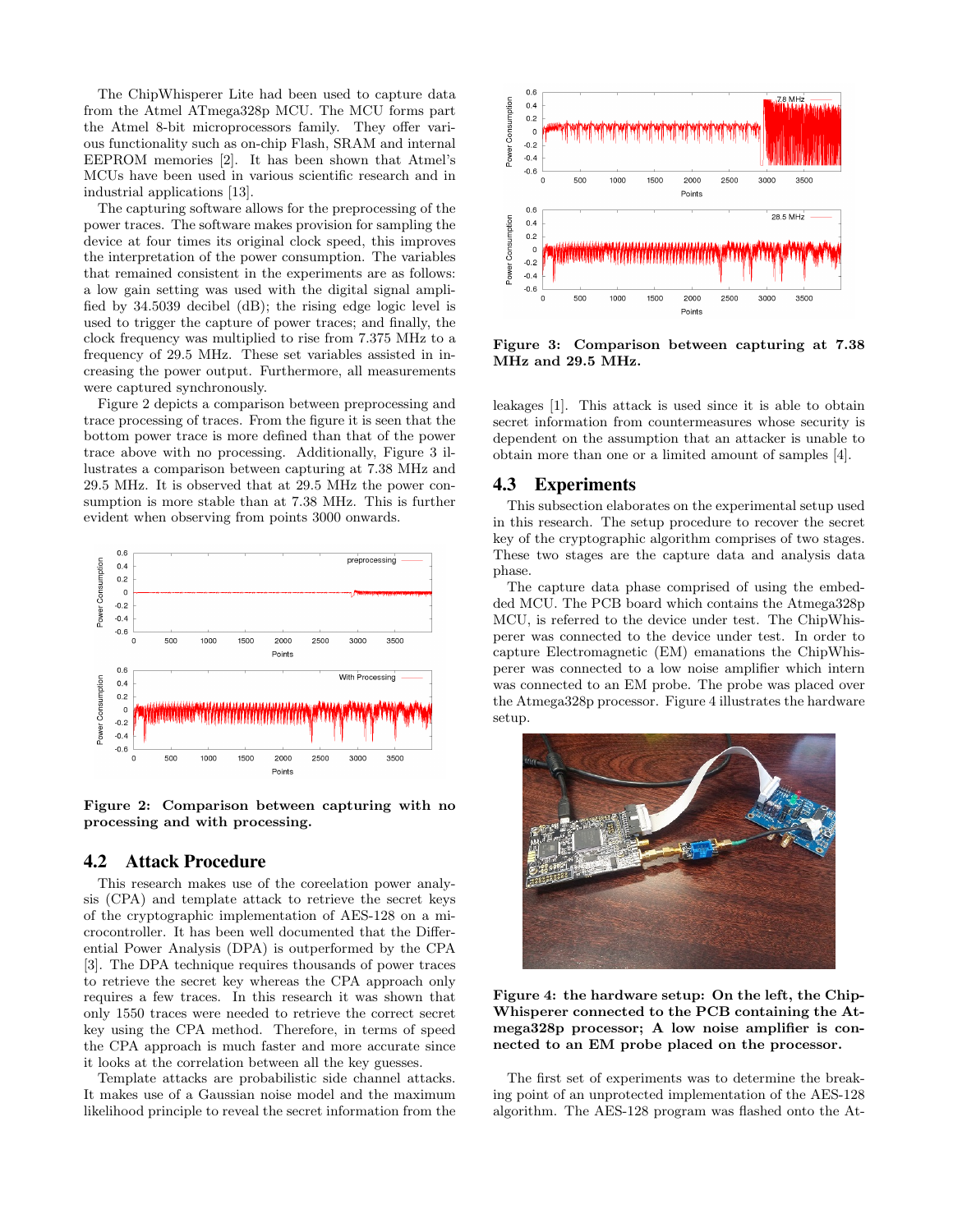mega328p. While the Atmega328p was executing the crypto code, EM emanations was captured via the EM probe and ChipWhisperer. Upon acquiring the EM data, the CPA attack was carried out against it.

The second experiments involved making use of the template attack. The attack consisted of a two step data collection setup. Firstly, the secret key and text used as input are set to random on each occasion the Atmega328p executed the crypto code. This random set captured was used as the training set to generate a template. The second step was to capture the EM emanations again. However, on this occasion the secret key was set to a fixed value. This secondary data required a few input traces and was the testing set.

Experiments three and four consisted of implementing the countermeasures into the AES-128 algorithm. The hiding and shuffling, and the threaded countermeasure was used. Both implementations was tested against the CPA and template attacks.

# 5. RESULTS AND ANALYSIS

The results of the experiments explained in Subsection 4.3 are examined in this section. The first experiment is analysed in order to achieve a baseline for CPA attacks. Observing Table 1, it consists of three columns. The first column indicates the number of traces used, followed be the number of secret keys recovered, and finally, the third column represents the success rate. The success rate is calculated by the total number of subkeys (16) divided by the number of recovered keys. The table indicates that it is possible to recover the entire secret key as EM emanations is used as input data. Furthermore, only 1550 traces is required to carry out a successful CPA attack with EM data.

Table 1: CPA results against an unprotected implementation of AES-128.

| Traces | Recovered Keys | Success Rate |
|--------|----------------|--------------|
| 410    |                | 0.5625       |
| 450    | 10             | 0.625        |
| 480    | 12             | 0.75         |
| 1050   | 14             | 0.875        |
| 1550   | 16             |              |

Table 2 depicts the results of the template attack against an unprotected AES-128 implementation while the EM emanations are collected as input data. The table setup is the same as Table 1 and the success rate is calculated in the same manner. From the table it is seen that the entire secret key is able to be recovered. Only 383 input samples is required when 50 000 samples is used as training samples.

Table 2: The results of a template attack using 50 000 traces as training input

| Traces | Recovered Keys | Success Rate |
|--------|----------------|--------------|
| 88     |                | 0.5625       |
| 100    | 10             | 0.625        |
| 123    | 12             | 0.75         |
| 286    | 14             | 0.875        |
| 383    | 16             |              |

Experiment three results is examined in Figure 5. The figure displays a comparison between the results of the CPA attacks as the unprotected implementation, known countermeasure, and proposed countermeasure is used. It is seen that as the hiding and shuffling countermeasure is in place the entire secret is recoverable. However, 63 450 traces is needed. Furthermore, a success rate below 0.2 is achieved as the proposed countermeasure is in place. This relates to only three subkeys being recoverable. Additionally, almost 80 000 traces is required to only recover three subkeys.



#### Figure 5: A comparison between the success rate of the CPA attack against the different implementations.

Experiment four results is depicted in Table 6. The table illustrates the success rate as the template attack is carried out against the AES-128 implementation with the various implementations in place. Both countermeasures prevents the recovery of the entire secret key. Although, both countermeasures is successful, the multi-thread countermeasure success rate for template attacks is less than that of the hiding and shuffling countermeasure. Therefore, the multithread countermeasure outperforms the hiding and shuffling countermeasure in terms of preventing more information from being leaked.



Figure 6: The success rate of the template attack with 50 000 training samples against the various implementations.

The research is able to successfully obtain the secret key on an unprotected device using less than 1600 power traces as input for a CPA attack and is further able to successfully recover the secret key using a template based attack.

The proposed countermeasure demonstrated the ability to prevent the CPA attack from predicting the correct key as oppose to the known countermeasure of hiding and shuffling which fails to prevent critical information being leaked out as the CPA attack is used. Furthermore, the proposed